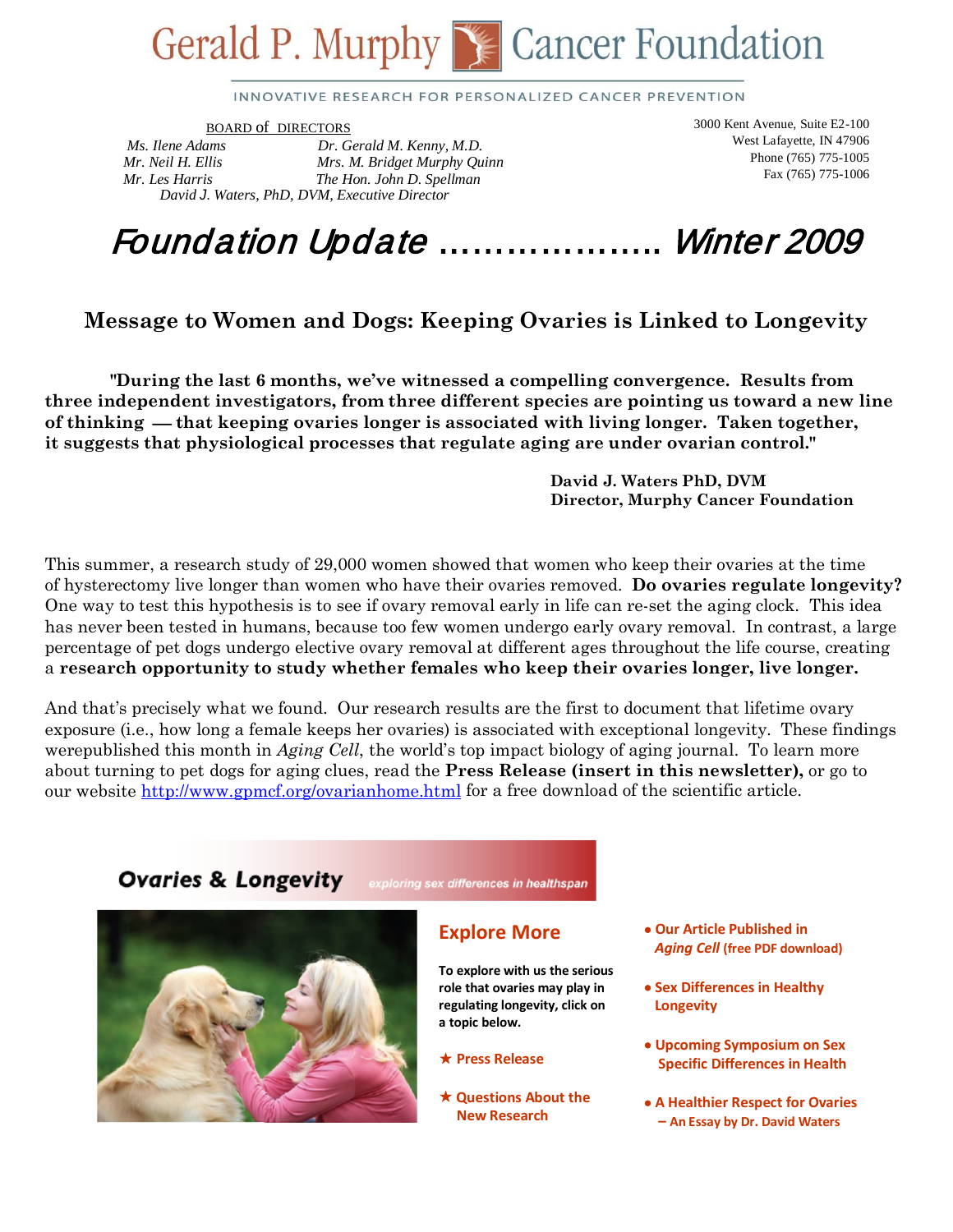### *Inside this Issue*

Research is a dynamic process. In this issue of **Foundation Update**, we share with you stories that capture the essence of our intellectual encounters – how we are thinking, who we are training, and what's next. As you peruse the newsletter, we hope you will find thought-provoking details that move you to reconsider what we really know about health. **Mark Twain** wrote: "Whenever you find yourself on the side of the majority, it is time to pause and reflect." Good research is really good at challenging conventional wisdom and blazing new paths of understanding. We invite you to experience our stories, pause, and reflect.

### **Updates**

**Murphy Scientists Exploring New Terrain: Media Ecology** — In June 2009, Dr. Waters attended the 10<sup>th</sup> Annual Convention of the Media Ecology Association in St. Louis, Missouri. **Media ecology** is the field of study that looks at how the way we get our information advances or hinders



the public well-being. Dr. Waters' speech to 200 attendees cut right to the chase: "But They Say More is Better: How the Media Makes it Difficult to Promote Health and Prevent Cancer in a U-Shaped World". The Media Ecology Association was founded in 1998 by trainees of **Neil Postman**, a scholar whose book *Teaching as a Conserving Activity* has strongly influenced Dr. Waters' teaching methods. **Message from Murphy scientists**: To promote public health, we must do better at communicating health-related news to the public. The public hears much of its health news

out of context, i.e. news that no one should use. Clearly, health promotion is a media ecology concern and Murphy scientists intend to play an increasingly active role in better communicating health-related research. The Murphy Foundation will sponsor a symposium at the 2010 Media Ecology Association Convention held at the University of Maine. Stay tuned for details about the symposium, which will feature talks about how scientists, science writers, and media ecologists can help to create health news you can use.

**From Radiation to Selenium, Dose Matters** — In April 2009, Dr. Waters delivered a research talk at the University of Massachusetts in Amherst at the **8th International Conference on Dose Response**. The conference serves as the annual meeting of the International Dose Response Society, a multi-disciplinary group of scientists interested in understanding the response of cells and organisms to nutrients, drugs, and environmental exposures. Dr. Waters' talk entitled, "Selenium, Apoptosis, and DNA Damage: Defining the Optimal Dose for Human Prostate Cancer Prevention" stimulated much discussion. The Murphy Foundation's provocative data from dogs showing a U-shaped dose response between the level of the cancer-fighting nutrient selenium and genetic damage has provided key insights into interpreting the results from men in the SELECT prostate cancer prevention trial (**see insert in this newsletter: Making Sense of the Disappointing Results of SELECT**). At the conference, **Dr. Edward Calabrese**, founder of the International Dose Response Society, was awarded the Marie Curie Prize from the World Council of Nuclear Workers in honor of his important discoveries on the potentially *beneficial* effects of low dose irradiation. That's right, a little bit of "bad things" like radiation might just be good for you! Murphy scientists are joining Calabrese and colleagues in transforming how we think about the importance of dose, not only in environmental risk assessment, but also in designing human clinical trials. **The take home message**: Dose matters. More of a good thing is not necessarily better. Dr. Waters' talk will be published in 2010 in *Dose-Response*, the official scientific journal of the international society.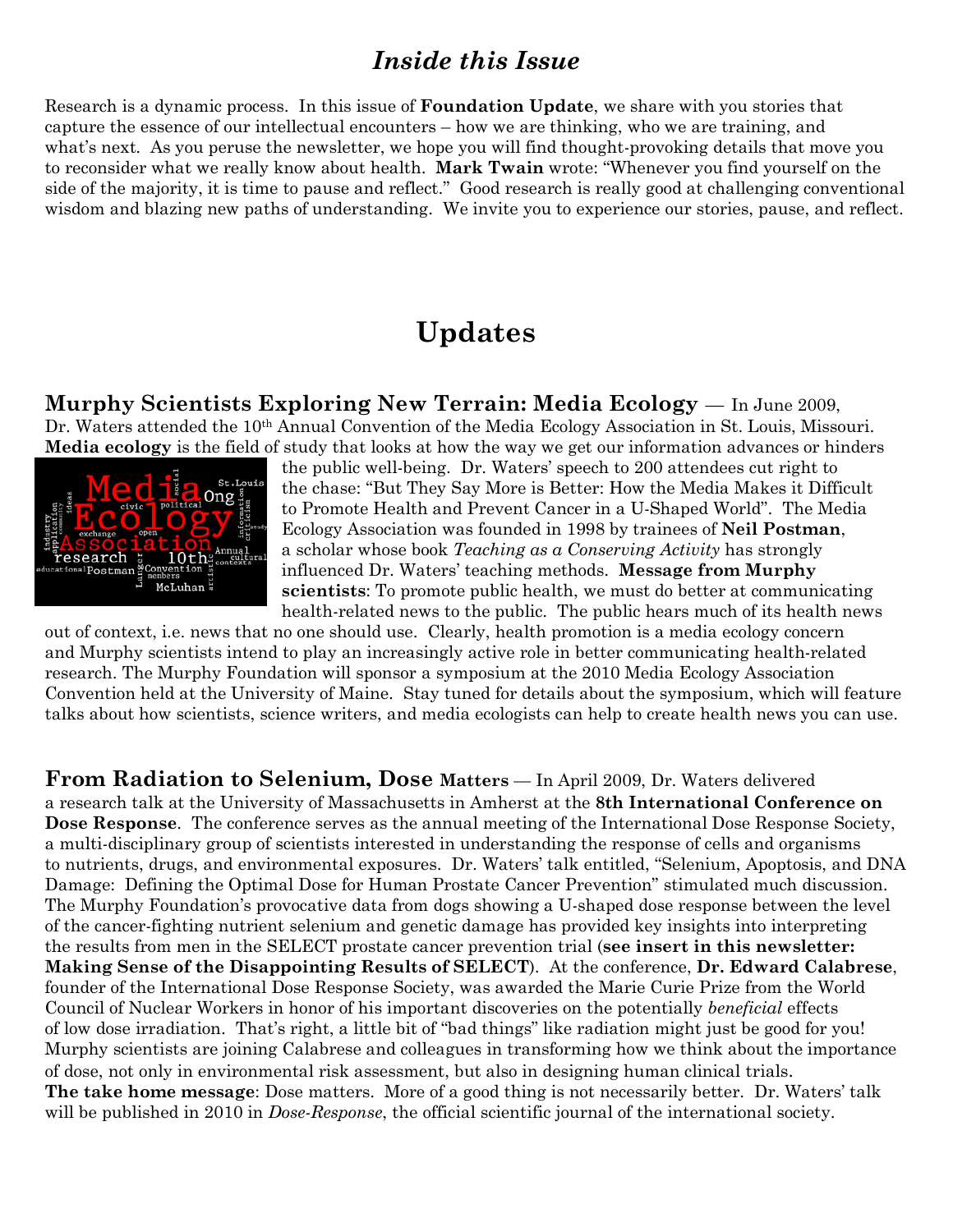# **A View From the Mountaintop: Murphy Scientists Poised at the Gateway**

**to Future Medicine** — In June 2009, Murphy scientists traveled to Beijing, China to present research data at BIT's 2nd Annual World Cancer Congress. The theme of the conference, Gateway to Future



Medicine, emphasized the importance of scientific exchange between investigators from all corners of the world. "What a great opportunity for us to share ideas and advance our thinking," said **Emily Chiang, Research Associate at the Murphy Foundation**. Her presentation, "Finding the Optimal Selenium Status for Cancer Reduction", was part of a symposium on Cancer Prevention, Epidemiology, and Cancer Surveillance that featured 9 speakers from 6 different countries. A great opportunity indeed to ignite

international interest in our research at the intersection of cancer and aging.

# **Shorts**

**Outrumbling Mt. Redoubt: Aging Research in Pet Dogs Ready to Blow** — The radio announcer in Anchorage, Alaska said the surgical masks sold out in less than an hour. The city was bracing for the eruption of a not so sleeping volcano, Mt. Redoubt. But just when Redoubt's awakening was capturing peoples imagination, there was another activity that was taking place in Anchorage. On that day, Dr. Waters arrived in Anchorage after traveling more than 2500 miles to perform an autopsy on an exceptional dog. **The dog named "Hummer", one of the oldest-living Rottweilers in the United States, had been tracked by Murphy scientists at the Center for Exceptional Longevity Studies.** "From Tampa to Anchorage — that's how wide we've cast our net to gather this critical information", said **Seema Kengeri, MPH, coordinator of the Exceptional Longevity Database.** Three years ago, Dr. Waters flew to Florida to conduct an autopsy on "Champ", another of these exceptional "centenarian" Rottweilers. Murphy scientists know that the careful examination of tissues that can only be achieved by autopsy provides a one-of-a-kind look at what it takes to age successfully. It's clear that Murphy Foundation scientists are leaders in this eruptive new research on aging — transforming the pet dog population into a national resource to better understand aging and cancer. "The payoff for such work is big  $-$  a win-win situation for both pets and people", Kengeri said.

**What are the Odds of Getting Health Messages Right?** — In November 2009, Dr. Waters led a group of science writers in a discussion about overcoming some of the obstacles to successfully communicating the "good things" that promote health. Each year, a dozen internationallyrecognized science writers are invited to **Purdue University** to conduct a town hall style meeting open to faculty, students, and the public. This year's **Science Journalism Laureates Program**, entitled "Science Journalism in the Age of Twitter", centered on the drastic changes in the way information is exchanged. If the public is getting its stories in 140 character snippets, does this affect the accuracy of information exchange or the amount of reflective thinking? After the town hall meeting, Dr. Waters engaged in a closed-door, 2-hour discussion with the laureates about: the challenges of putting health news in the proper context; how scientists and media often co-conspire to muddle information; and how the deep-rooted metaphor "more is better" misinforms folks about the benefits of dietary supplements. Among the notables who participated were **Moira Gunn, host of National Public Radio's "Tech Nation",** and **Kevin Maney**, author of the recent book *Trade-Off: Why Some Things Catch On and Others Don't*. By shedding light on the challenges confronting science writers, the Murphy Foundation seeks to increase the odds that scientists, science writers, and the public will get health messages right.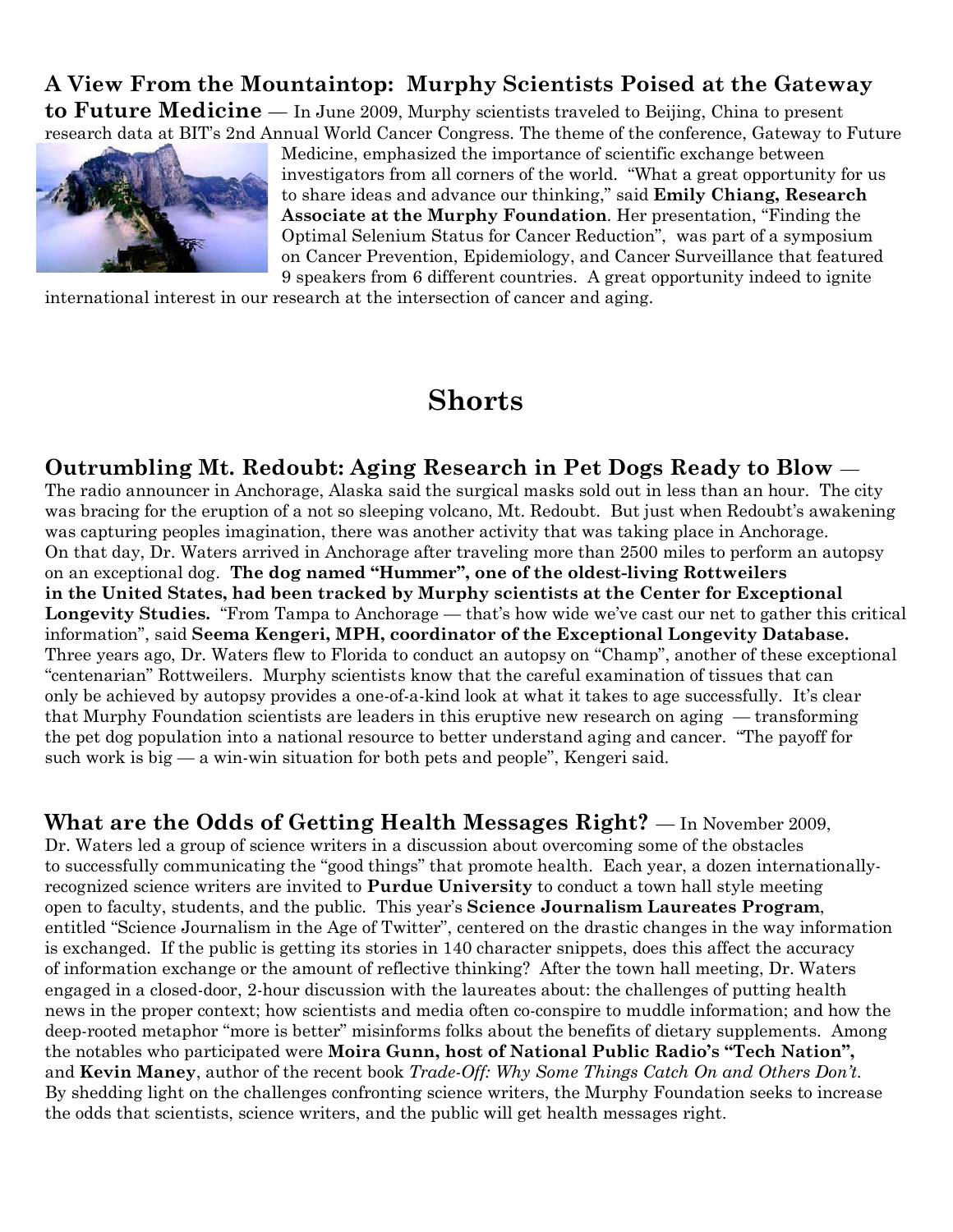### **Murphy Foundation and the Renaissance of Environmental Mutagenesis** —

In August 2009, scientists from around the world who study how agents in the environment influence cancer risk flocked to Florence, Italy, the heart of the 16th century Renaissance. What they encountered



was a rebirth of sorts — a flood of new ideas bursting forth from the more than 250 scientific talks and 800 scientific posters, presented by 900 scientists from 63 countries. Dr. Waters' paper titled **"Pet Dogs as Sentinels of Environmental Cancer Risk"** introduced a new idea to scientists working in the field of toxicology: utilizing the naturally-occurring cancers that develop in pet dogs as an early warning system of cancer hazards in the environment that are relevant to humans. In Florence, the Foundation was proud to

organize and sponsor a scientific symposium on U-Shaped Dose Responses and Cancer Risk. Dr. Waters chaired the symposium, featuring talks by **Dr. Pentti Tuohimaa** of Finland and **Dr. Andrew Reynolds** of Great Britain on the topics of vitamin D and anti-angiogenic agents. The resounding success of the U-shaped symposium, co-sponsored by **Bostwick Laboratories**, garnered the Murphy Foundation an invitation to further its international stature by creating a scientific symposium at a cancer conference that will convene in Sao Paulo, Brazil in September 2010.

### **The Murphy – da Vinci Connection: Scientists in Search of Visual Literacy** —

Gerald Murphy and Leonardo da Vinci were forward-looking guys, who could see clearly things that others could not. Today, the Murphy Foundation continues to place a very high priority on this art of seeing. That is why the Foundation was proud to financially support PhD students to attend a statistical graphics course taught by **Edward Tufte** in August 2009. Tufte, an emeritus professor at Yale University, is the godfather of **statistical graphics** — the art of visual display that makes information jump off the page. His book, *The Visual Display of Quantitative Information*, was selected by Amazon.com as one of the best 100 non-fiction books of the 20th century. About Tufte's book *Envisioning Information*, Whole Earth Review remarks: "Tufte is promoting a new standard of visual literacy. No other book has been so highly recommended to us by so many varieties of professionals — architects, teachers, hackers, artists." Add cancer researchers to that list. It's easy to see why Tufte has earned the title of "**The Leonardo da Vinci of Data".** What a great privilege for the Murphy Foundation to make it possible for 5 young trainees to learn to creatively and effectively present their research data at the foot of the master.

# **Kudos**

**Recognition for Our Trailblazing Research Efforts** — For the last decade, we have rolled up our sleeves to seriously evaluate how pet dogs living in the same environment as people might play an important role in better understanding the complex association between aging and cancer. In recognition of these trailblazing efforts, the Glenn Foundation for Medical Research has selected Dr. Waters as the recipient of a **2009 Glenn Award for Research in Biological Mechanisms of Aging**. The award provides financial support to augment the research conducted in the Murphy Foundation's Center for Exceptional Longevity Studies. But the good news doesn't stop there. In November 2009, the **National Institute on Aging (NIA)** of NIH formally issued to the scientific community a request for information soliciting input on the feasibility of employing pet dogs in the study of aging. It is anticipated that the information gathered will be used to develop research opportunities advancing the application of aging studies in pet dogs as a win-win situation to promote healthy aging in pets and people. Never before have pet dogs been considered by the NIA as serious workhorses for aging research. It's clear that **our work has illuminated a new research path** — the notion that studying healthy aging in pet dogs can really add something to the work other aging researchers are doing using "conventional" species … worms, flies, and mice in cages. Taken together, the Glenn Award and the call-out by NIA are turning the spotlight on Murphy scientists as innovators ready to take a leadership role in the field of aging research.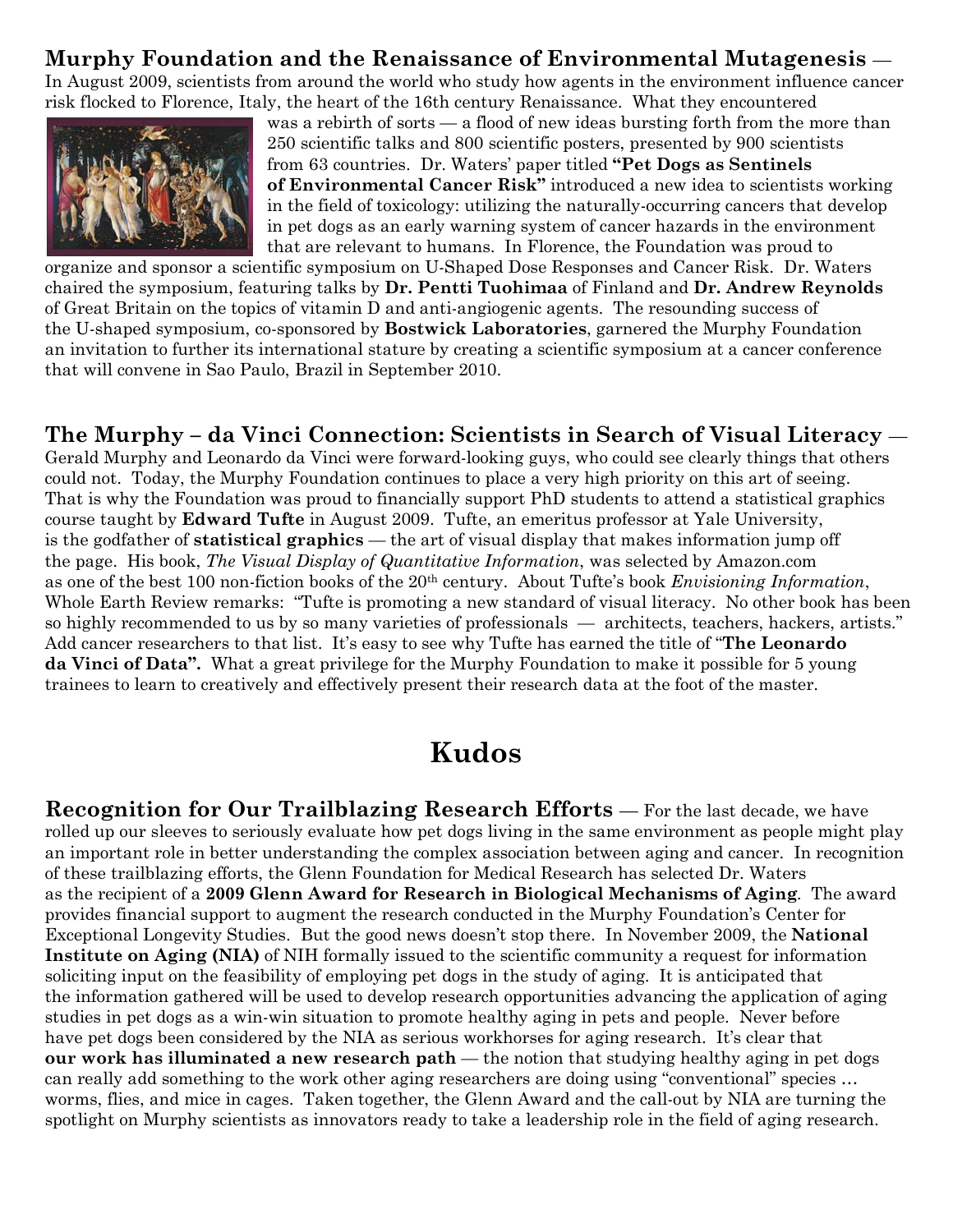

The idea economy is here®

December 1, 2009

### **Message for women and dogs: keeping ovaries is linked to longevity**

WEST LAFAYETTE, Ind. - This year, hundreds of thousands of women and pet dogs will undergo a hysterectomy and have their ovaries removed along with their uterus. Now, two independent research studies looking at longevity may challenge almost four decades of standard operating procedures used in women and in pets.

Research published Tuesday (Dec. 1) shows female dogs that keep their ovaries longer also live longer. The study, exploring the factors that favor successful aging in pet dogs, was conducted by a research team led by David J. Waters, Ph.D., D.V.M.

Waters' work is the first investigation to look for a link between retaining ovaries and reaching exceptional longevity in mammals. Waters is executive director of the Gerald P. Murphy Cancer Foundation, based at the Purdue Research Park of West Lafayette. The Murphy Foundation is home to the Center for Exceptional Longevity Studies, which tracks the oldest living pet dogs in the United States.

The researchers collected and analyzed lifetime medical histories, ages and causes of death for 119 canine "centenarians" - exceptionally long-lived Rottweiler dogs living in the United States and Canada that survived to 13 years, which is 30 percent longer than average Rottweilers. These exceptionally long-lived dogs were compared to a group of 186 Rottweilers that had usual longevity, approximately nine years.

"A female survival advantage in humans is well-documented - women outnumber men by 4:1 among those who reach 100," said Waters, who is associate director of Purdue University's Center on Aging and the Life Course and a professor in the Department of Veterinary Clinical Sciences. "Like women, female dogs in our study had a distinct survival advantage over males. But taking away ovaries during the first four years of life completely erased the female survival advantage. We found that female Rottweilers that kept their ovaries for at least six years were four times more likely to reach exceptional longevity compared to females who had the shortest lifetime ovary exposure.

"Clearly, we have tapped into a unique resource with our Exceptional Longevity Database. We like to think of it as the pet dog equivalent of the New England Centenarian Study. We want to better understand the biology of aging.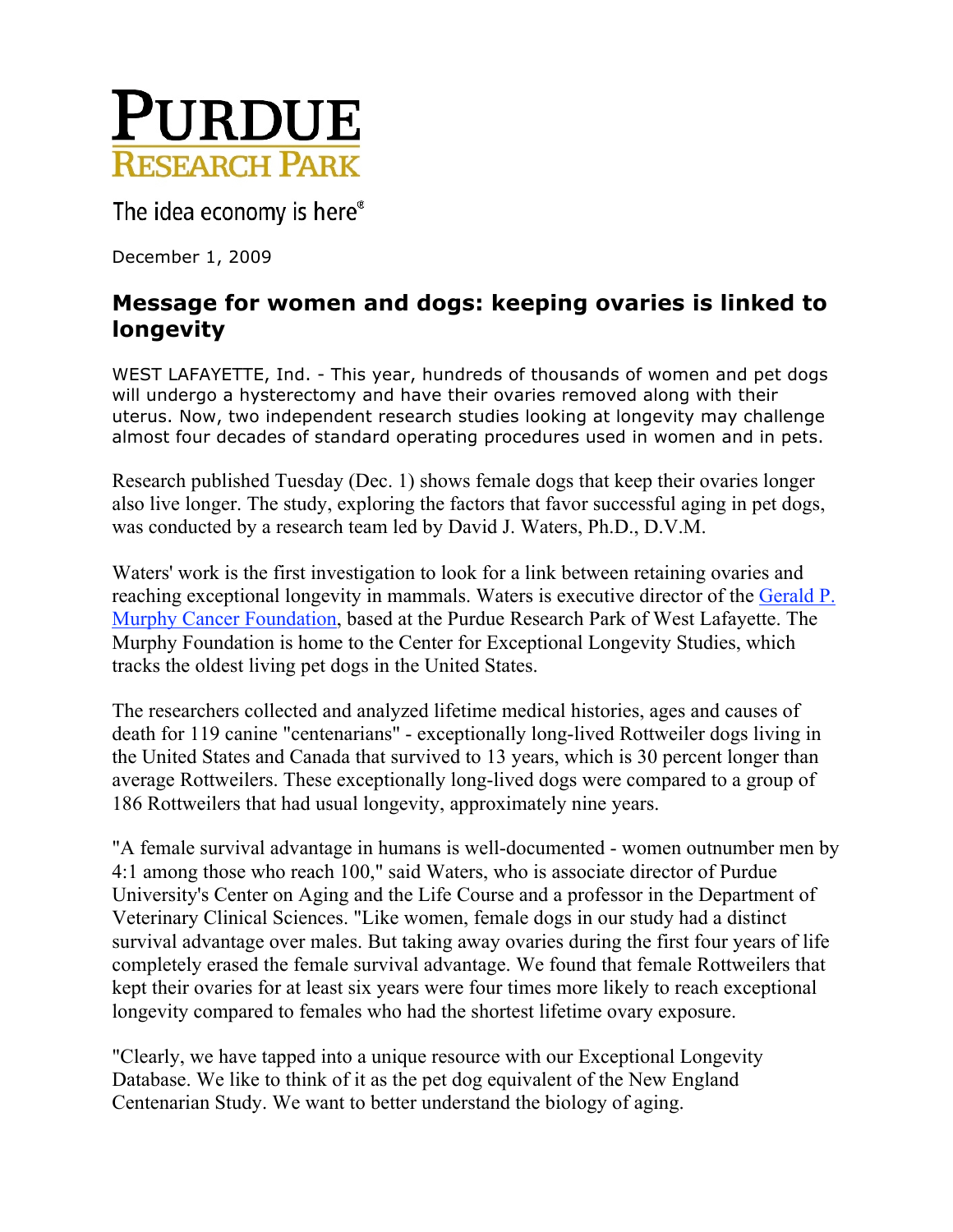Our quest to validate pet dogs as a model for the study of healthy human aging is at the core of this research."

Murphy Foundation scientists think it is time to tackle a new set of research questions relevant to the biology behind aging. At the top of the list are identifying ovary-sensitive processes that may influence the rate of aging and defining the critical window of ovary exposure that optimizes longevity.

The pet dog research published in Aging Cell mirrors the findings of the Nurses' Health Study published this summer by Dr. William Parker and colleagues from the John Wayne Cancer Institute in Santa Monica, Calif.

Parker's group studied more than 29,000 women who underwent a hysterectomy for benign uterine disease. The findings showed that the upside of ovary removal - protection against ovarian, uterine and breast cancer - was outweighed by increased mortality from other causes. As a result, longevity was cut short in women who lost their ovaries before the age of 50 compared with those who kept their ovaries for at least 50 years.

"For the last 35 years, most doctors have been routinely advising women undergoing hysterectomy to have their ovaries removed to prevent ovarian cancer," Parker said. "We believe that such an automatic recommendation is no longer warranted."

Waters believes it boils down to systems thinking.

"Nobody would argue that taking the caterpillars out of an environment does not change that environment in unforeseen ways," he said. "You're not simply left with the old environment minus caterpillars. Likewise, we are dealing with an ovarian ecology that urges us to pause and consider the long-term health consequences of taking out ovaries."

Taken together, the emerging message for dogs and women seems to be that when it comes to longevity, it pays to keep your ovaries.

"What we have here is a compelling convergence," Waters said. "The data from women and dogs, together with reported longevity benefits from ovary transplants in mice, are pointing in the same direction - the notion that a network of processes regulating longevity is under ovarian control."

Parker believes the results point to a need for a new conversation between patient and doctor, framed by the patient's specific risk factors and personal concerns. Waters concurs.

"In this era of personalized medicine, it seems only fitting that we should be directing the conversation about elective ovary removal in women and dogs toward a more forwardlooking, individualized script," Waters said.